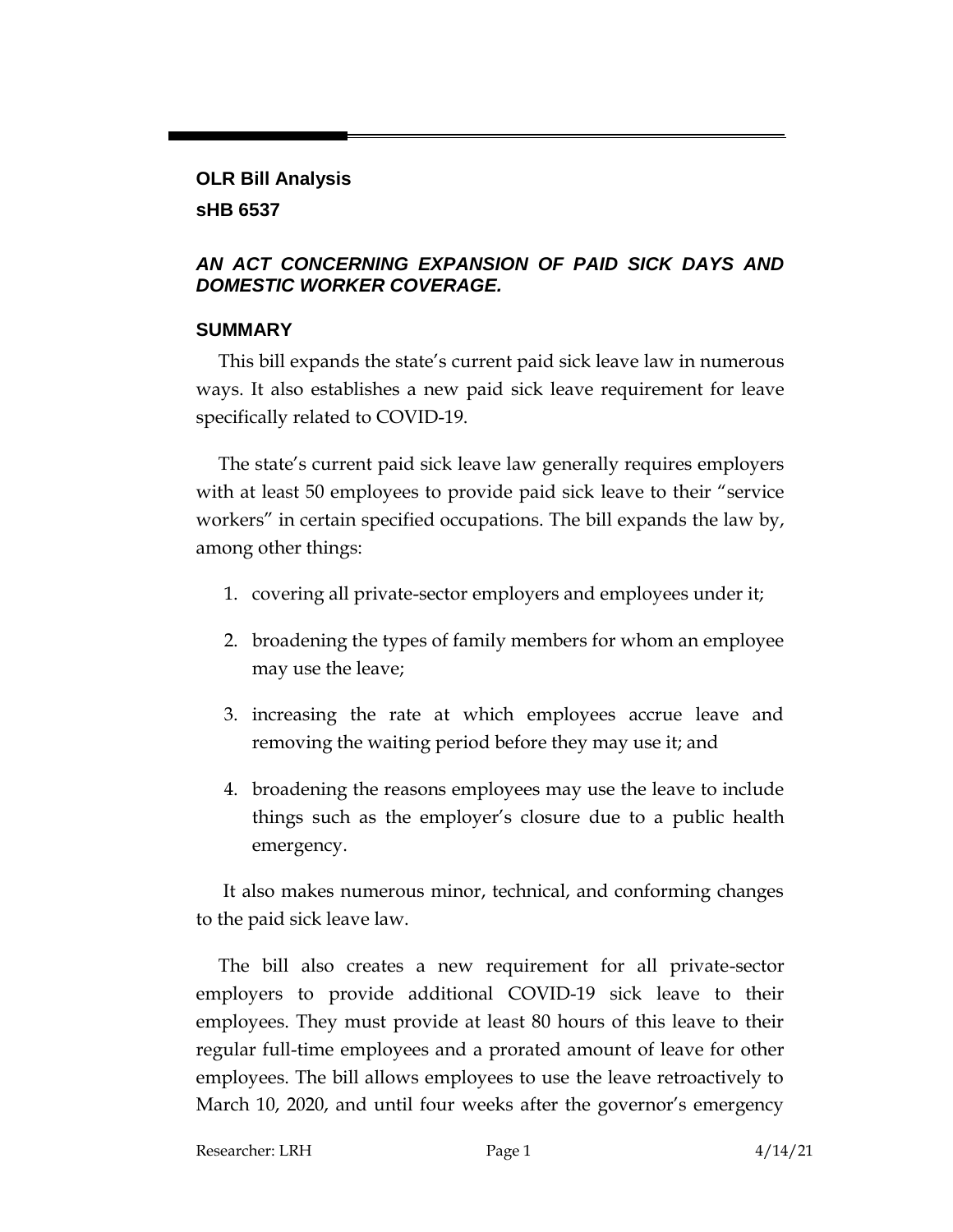declarations (presumably COVID-19-related) expire.

Under the bill, employees may use the COVID-19 sick leave for various reasons related to COVID-19, such as complying with a COVID-19 quarantine order; caring for a family member subject to a quarantine order; caring for a child whose school was closed due to COVID-19; or having a health condition that may increase the employee's susceptibility to COVID-19. Employees must be paid their normal hourly wage for their time on leave.

The bill requires the labor commissioner to enforce the bill's COVID-19 sick leave provisions, but it also allows people aggrieved by a violation to bring a civil lawsuit without first filing an administrative complaint with the commissioner. Among other things, it also establishes employer notice and recordkeeping requirements.

EFFECTIVE DATE: July 1, 2021, for the provision that expands the existing paid sick leave; upon passage for the provisions that establish COVID-19 sick leave.

# **§§ 1-6 — EXISTING PAID SICK LEAVE EXPANSION** *Covered Employers & Employees (§ 1)*

The current paid sick leave law covers private sector employers with at least 50 employees, except manufacturers and certain nonprofits. The bill covers all private sector employers regardless of their size, industry, or non-profit status. It also requires the state's Personal Care Attendant Workforce Council to act on behalf of the employers of people who provide personal care assistance (PCAs) under a statefunded program, such as the Connecticut Home Care Program for Elders. (The consumer for whom the PCA provides services for is generally otherwise considered the PCA's employer.)

The bill also expands current law to cover all private sector employers' employees, rather than only the specified "service worker" occupations covered by current law. It also includes the day or temporary workers excluded from the current paid sick day law.

### *Family Members (§ 1)*

Researcher: LRH Page 2 4/14/21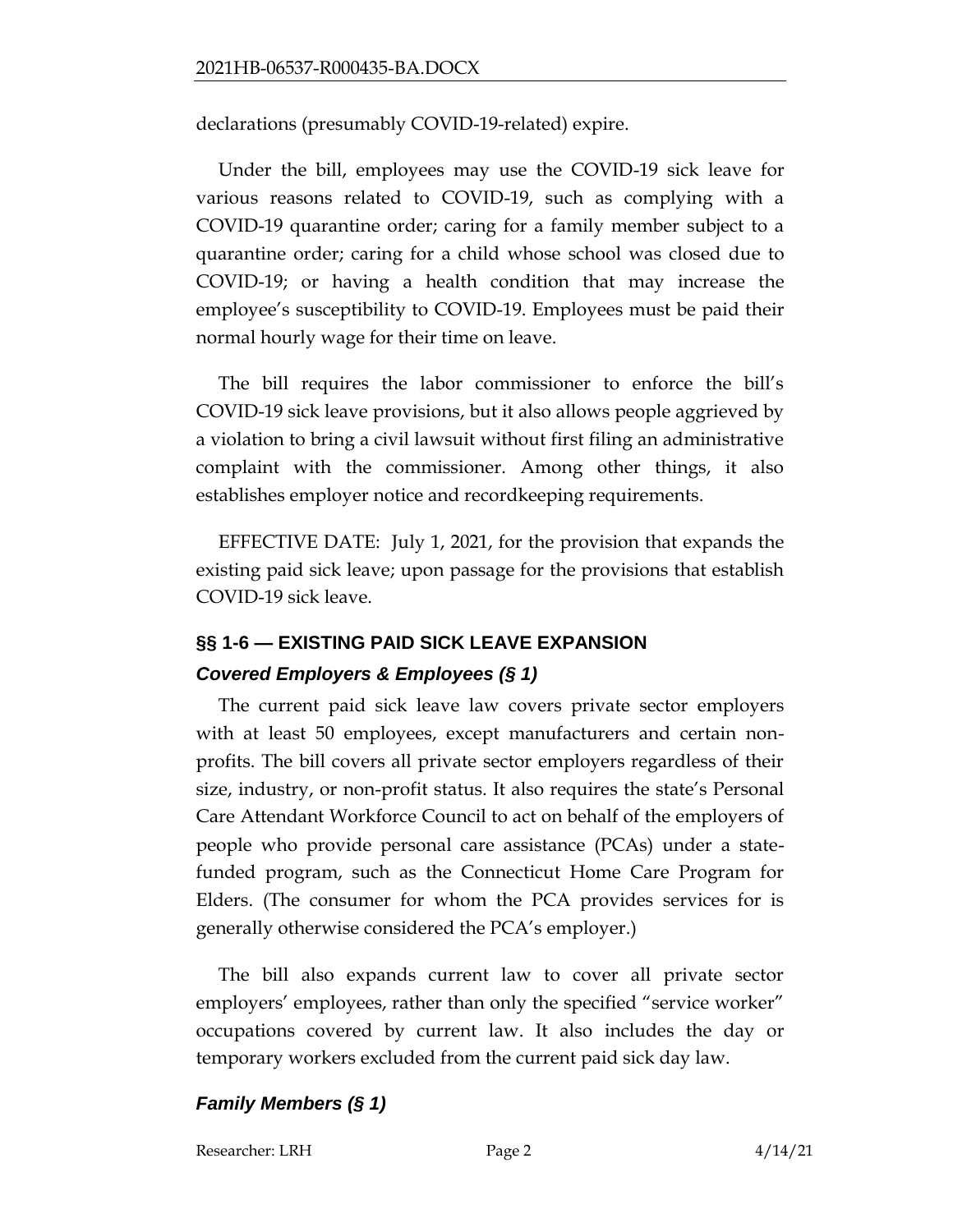Current law allows covered employees to use paid sick time to care for their child or spouse. The bill broadens the range of "family members" that employees may use paid sick time to care for to include their adult children, siblings, parents, grandparents, grandchildren, and anyone related by blood or affinity whose close association is the equivalent of these family members. Under the bill, children, siblings, parents, grandparents, and grandchildren include those relations by blood, marriage, adoption, or foster care.

### *Leave Accrual, Availability, and Uses (§§ 2-4)*

*Leave Accrual.* The bill increases the rate at which employees accrue leave time, from one hour per every 40 hours worked to one hour per every 30 hours worked. It also allows employers to provide an employee, at the beginning of the year, with all of the sick leave that the employer expects the employee to accrue in the year.

The bill specifies that employees exempt from federal law's overtime pay requirements must be assumed to work 40 hours per week for leave accrual purposes, unless their normal work week is less than 40 hours. If it is, then their leave accrual must be based on their normal work week. (Current law does not explicitly address this issue.)

Under current law, an employee's termination is a break in service and the employee's previously accrued sick time does not carry over if the employee is rehired by the same employer. The bill instead entitles a re-employed employee to any sick time he or she previously accrued with the employer.

The bill requires that employees maintain their accrued paid sick time when (1) they transfer to a separate division, entity, or location with the same employer or (2) when a different employer succeeds or replaces an existing employer. (Current law does not explicitly address either of these issues.)

*Leave Availability.* Under current law, employees must work 680 hours for their employer before they can use their leave. The bill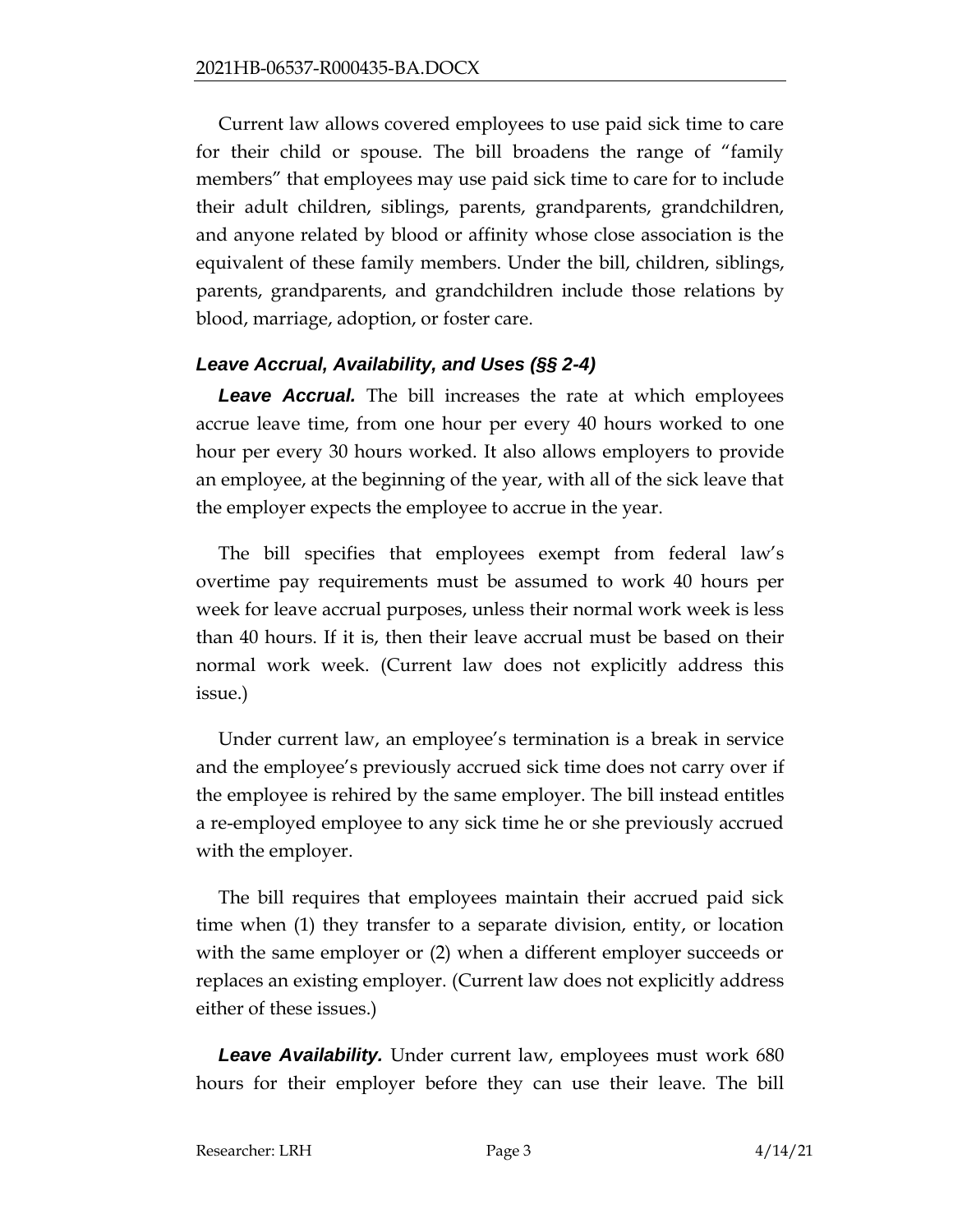instead allows employees to use their leave as it is accrued. It also allows employees to use the leave regardless of how much they work by eliminating a provision in current law that allows employees to use leave only if they average at least 10 work hours per week.

*Leave Uses.* The bill expands the reasons for which an employee may use sick leave to include when (1) the employer's place of business is closed by order of a public official due to a public health emergency or (2) an employee needs to care for a family member whose school or place of care has been closed by such an order.

It also allows for leave if the employee needs to care for him or herself or a family member under quarantine (i.e., when it has been determined that the employee or family member's presence in the community may jeopardize others' health because of their exposure to a communicable disease, regardless of whether they actually contracted it). The determination for a quarantine must be made by a health authority with jurisdiction, a health care provider, or the employee's or family member's employer.

Current law allows an employee to use paid sick leave if he or she was a victim of family violence or sexual assault and needs leave to do certain things (e.g., receive counseling or participate in civil or criminal proceedings). The bill additionally allows employees to use the leave if their family member is a victim of family violence or sexual assault and needs to do these same things.

The current paid sick leave law deems an employer in compliance with its requirements to provide leave if the employer offers other paid leave that may be used for the same purposes as provided in the law. The bill requires that employees be able to use the other paid leave under the same conditions for the exception to apply.

The bill prohibits employers from requiring employees taking paid sick leave to look for or find a replacement to cover their hours on leave. It also removes a provision in current law that prohibits an employer from requiring employees to their use accrued paid sick leave if they choose to work additional hours or shifts during the same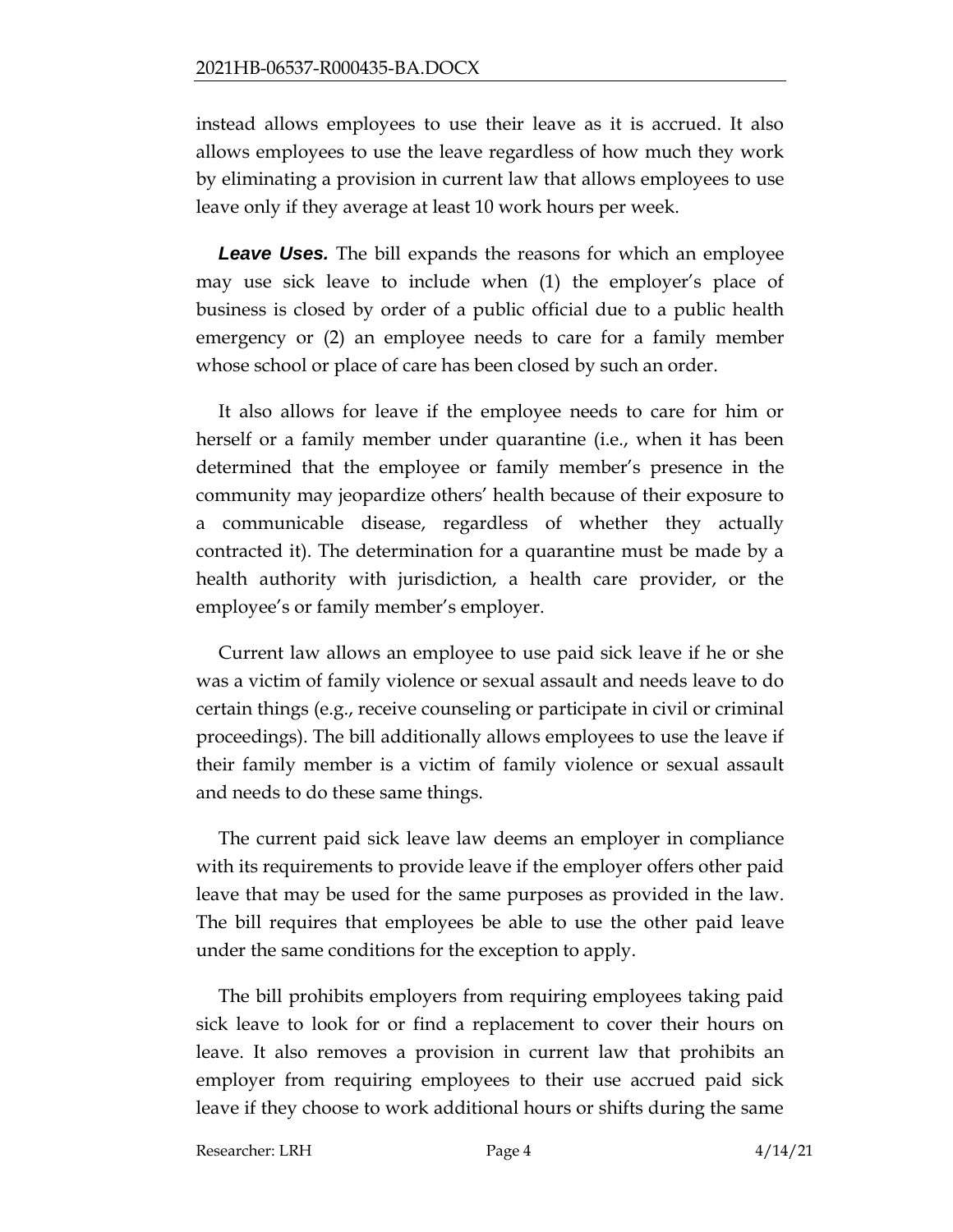or following pay period, in lieu of hours or shifts missed.

### *Documentation (§ 3)*

Under certain circumstances, current law allows employers to require employees to provide documentation to support their reasons for taking leave. The bill limits this authority by prohibiting employers from requiring documentation that explains the nature of the illness or, if the employee is taking leave due to family violence or sexual assault, the details of the domestic violence, sexual assault, harassment, or stalking.

If the employer requires documentation but does not offer health insurance, the bill requires the employer to pay all out-of-pocket expenses for obtaining the documentation. If the employee has health insurance, the employer must pay any costs charged to the employee for the documentation. The employer must pay any costs charged to the employee for obtaining documentation for leave related to family violence, sexual assault, harassment, or stalking.

### *Lawsuits (§ 5)*

The bill expands the current law's enforcement provisions to also allow the labor commissioner, the attorney general, or someone aggrieved by a violation of the paid sick leave law to bring a lawsuit against an employer without first filing an administrative complaint with the labor commissioner. Under current law, someone aggrieved by a violation may file a complaint with the labor commissioner and then appeal the commissioner's decision to the Superior Court.

# *Employer Notice & Records (§ 6)*

Current law requires employers to notify employees about certain provisions of the paid sick leave law and allows them to do so by displaying a poster in the workplace. The bill instead requires employers to give written notice to each employee about these provisions and display a poster about them in the workplace. They must do this by January 1, 2022, or when an employee is hired, whichever is later. If the employer does not maintain a physical workplace, or an employee teleworks or works through a web-based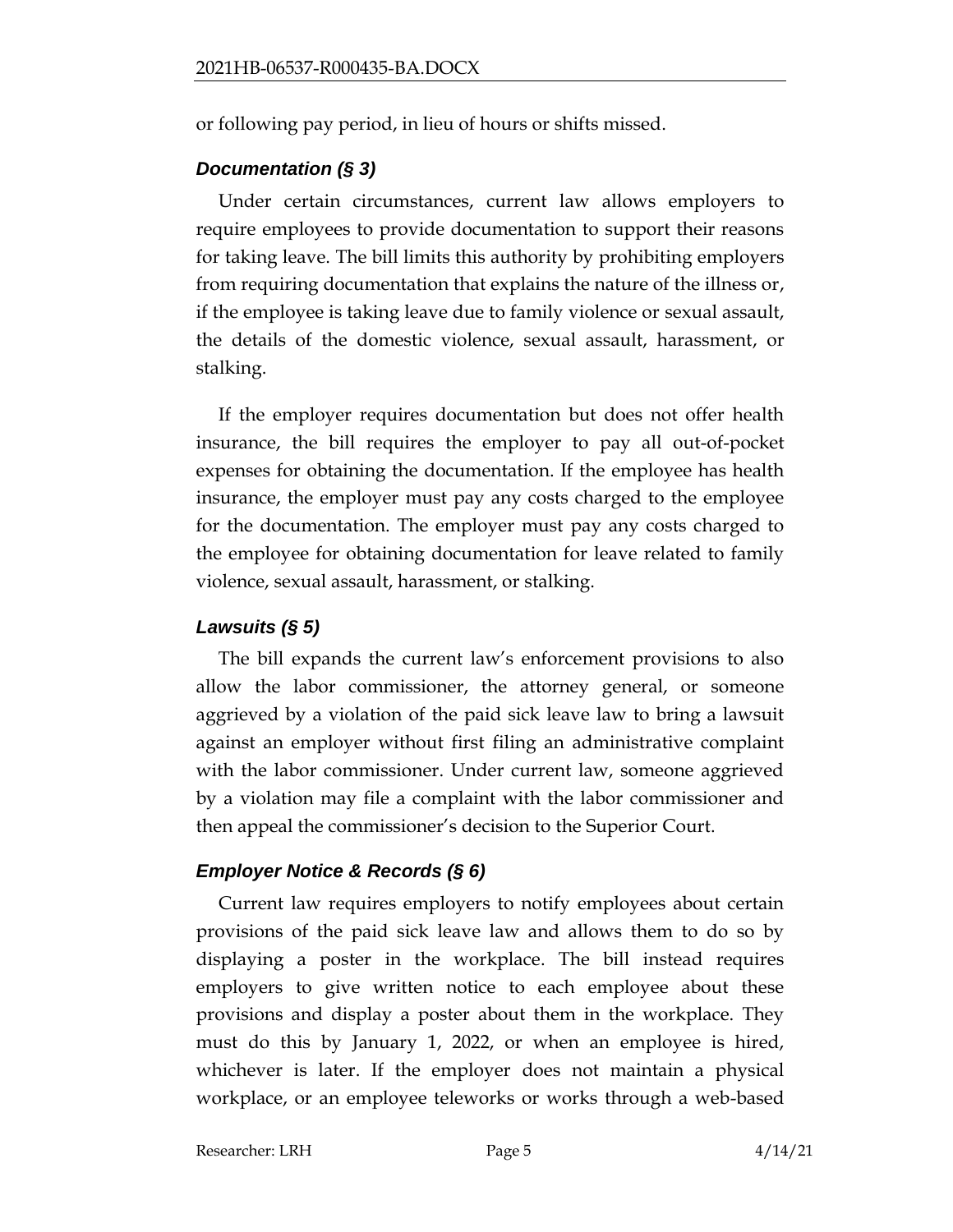or app-based platform, the bill requires the employer to provide the notices through electronic communication or a posting on a web-based or app-based platform. It also requires the labor commissioner, within available appropriations, to provide posters and model written notices to employers.

The bill requires that employee "pay stubs" include an employee's accrued paid sick time and use for the calendar year. It also requires employers to maintain their paid sick leave records for three years and give the labor commissioner access to them, with appropriate notice and at a mutually agreeable time (the bill does not specify when this three-year period begins). If an issue arises over an employee's entitlement to paid sick leave and the employer does not have the required records, the bill requires that it be presumed that the employer violated the law's notice and records requirements, absent clear and convincing evidence otherwise.

### *DOL Outreach Program (§ 6)*

The bill allows the labor commissioner, within available appropriations, to develop and implement a multilingual outreach program to inform people about the paid sick leave law. The program must include notices and other written material in English, Spanish, and any language that is the first language spoken by at least 5% of the state's population. These must be distributed to all child care and elder care providers, domestic violence shelters, schools, hospitals, community health centers, and other health care providers.

Lastly, the bill requires the labor commissioner to adopt regulations to implement the paid sick time law. Current law allows him to adopt regulations about the law's notice requirements.

# **§§ 7-12 — COVID-19 SICK LEAVE** *Leave Requirement (§§ 7, 8(a)&(b))*

The bill requires all private-sector employers to provide their employees with additional COVID-19 sick leave that they can use for certain purposes related to COVID-19. They must provide at least 80 hours of this leave to employees who normally work 40 hours per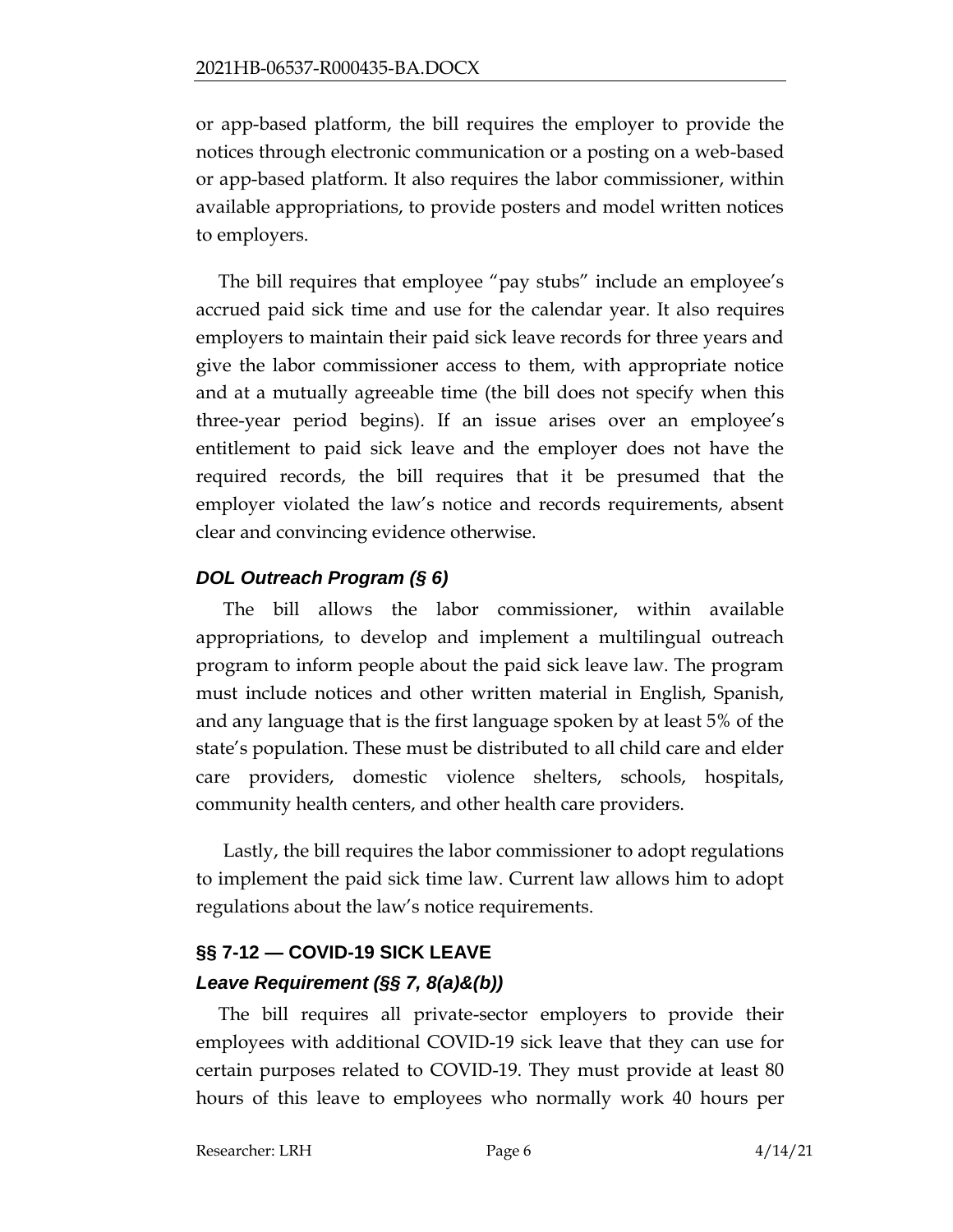week. Employees who work less than that must receive COVID-19 sick time that equals the amount of time they are scheduled to work or that they work on average over a two-week period, whichever is greater. Employees exempt from federal law's overtime pay requirements must be assumed to work 40 hours per week for leave accrual purposes, unless their normal work week is less than 40 hours. If it is, then their leave accrual must be based on their normal work week.

To calculate leave amounts for employees who work variable schedules of less than 40 hours per week, the bill requires employers to use the employee's average weekly hours over the six months preceding the leave, including any leave hours that the employee took during that period. If the employee did not work over that period, the average must be the employee's reasonable expectation, at the time of hire, of the average number of hours per week that he or she would be regularly scheduled to work.

The bill requires that the leave be available to employees immediately and retroactively to March 10, 2020, regardless of how long they have been employed, and remain available until four weeks after the governor's emergency declarations (presumably over COVID-19) expire.

"Employers" who must provide COVID-19 sick leave are any person, firm, business, educational institution, nonprofit organization, corporation, limited liability company, or other entity. This includes the state's Personal Care Attendant Workforce Council, which under the bill is the employer of people who provide personal care assistance (PCAs) under a state-funded program, such as the Connecticut Home Care Program for Elders. It does not include the federal government.

"Employees" eligible for COVID-19 sick leave under the bill are anyone engaged in service to an employer in the employer's business.

#### *Reasons for Leave (§§ 7-8(c)&(d))*

Under the bill, employees may use the COVID-19 sick leave when they are unable to work, including through telework, because they: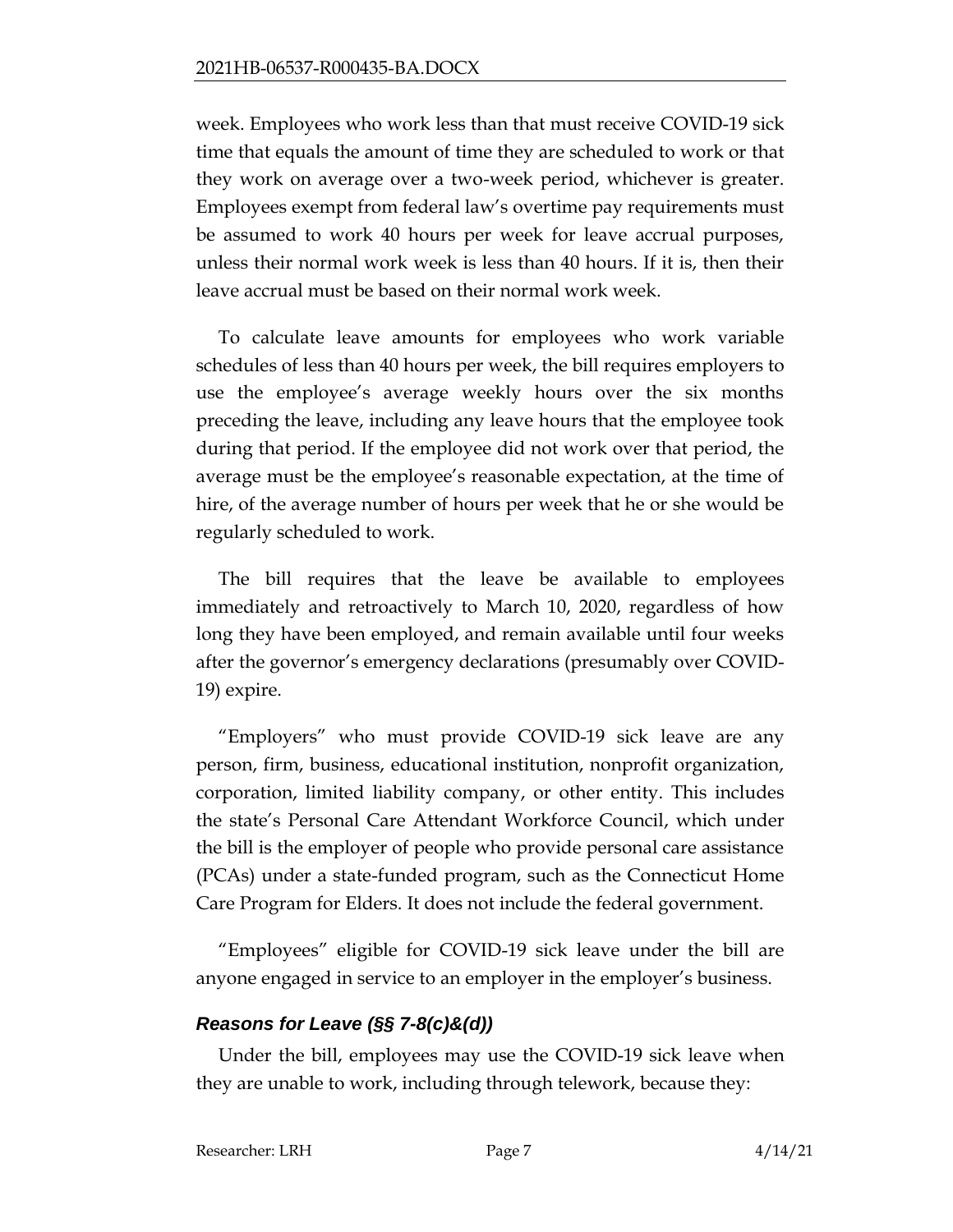- 1. need to (a) self-isolate and care for themselves due to a COVID-19 diagnosis or symptoms; (b) seek COVID-19 preventive care; or (c) seek or obtain a diagnosis, care, or treatment for COVID-19 symptoms;
- 2. need to comply with an order or determination to self-isolate because of their possible exposure to COVID-19 or have COVID-19 symptoms, regardless of whether they were diagnosed with COVID-19, and their physical presence on the job or in the community would jeopardize their health or that of other employees or someone in the employee's household (i.e., a quarantine order);
- 3. need to care for a family member who is (a) self-isolating or seeking preventive care, diagnosis, or treatment or (b) selfisolating due to a COVID-19 quarantine order;
- 4. were prohibited from working by their employer due to health concerns related to potential COVID-19 transmission;
- 5. are subject to an individual or general local, state, or federal quarantine or isolation order related to COVID-19;
- 6. need to care for a child or other family member whose care provider is unavailable due to COVID-19 or whose school or place of care has been closed by a local, state, or federal public official due to COVID-19 (including schools that are (a) physically closed but providing virtual learning, (b) requiring or allowing virtual learning, or (c) requiring or allowing a hybrid of in-person and virtual learning); or
- 7. have a health condition that may increase susceptibility to or risk of COVID-19, including age, heart disease, asthma, lung disease, diabetes, kidney disease, or a weakened immune system.

If the employee needs the leave to self-isolate due to a quarantine order, or to care for a family member who must self-isolate due to a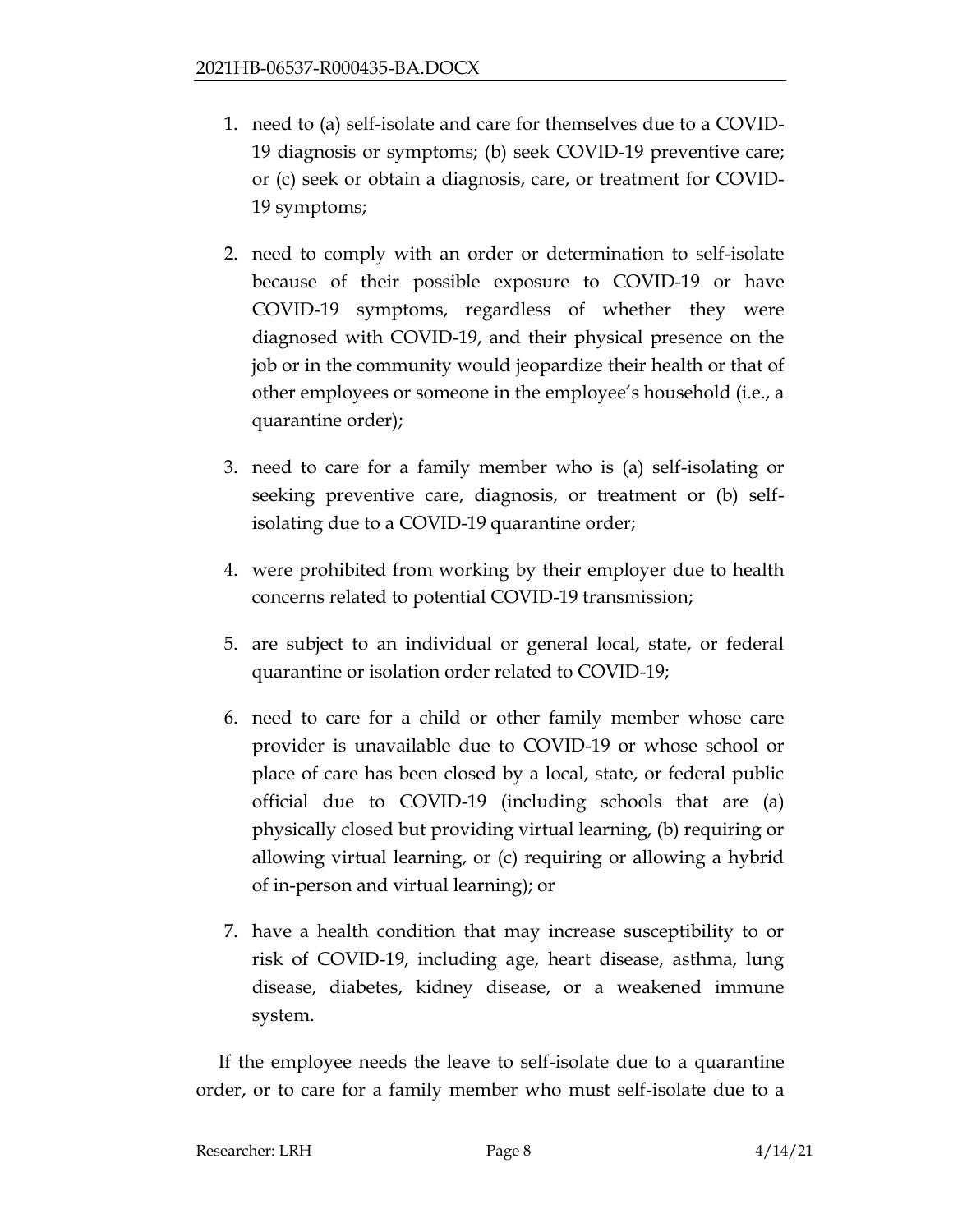quarantine order, the order must be from a local, state, or federal public official, a health authority with jurisdiction, or the employer of the employee or employee's family member. But it does not have to be specific to the employee or family member.

Under the bill, a "family member" for whom an employee may take COVID-19 sick leave is (1) the employee's spouse, child, parent, grandparent, grandchild, or sibling, whether related to the employee by blood, marriage, adoption or foster care, or (2) an individual related to the employee by blood or affinity whose close association with the employee is the equivalent of those family relationships. A "parent" is a biological parent, foster parent, adoptive parent, stepparent, parentin-law of the employee, legal guardian of an employee or an employee's spouse, an individual standing in loco parentis (i.e., in place of a parent) to an employee, or an individual who stood in loco parentis to the employee when the employee was a minor child.

### *COVID-19 Sick Leave Pay (§ 8(e))*

The bill requires that an employee's pay for COVID-19 sick leave be the greater of the employee's normal hourly wage or the minimum wage. If an employee's hourly wage varies, the "normal hourly wage" is the employee's average hourly wage over the pay period prior to the one in which the employee uses the leave.

# *Employee Notice & Documentation (§ 8(f)&(g))*

The bill requires an employee to give the employer advance notice about the need for COVID-19 sick leave as soon as practicable, but only if the need for leave is foreseeable and the employer's place of business has not been closed. It prohibits an employer from requiring an employee to provide documentation for COVID-19 sick leave.

### *Transfers & Successor Employers (§ 8(h))*

The bill requires that employees maintain their accrued COVID-19 sick leave when (1) they transfer to a separate division, entity, or location with the same employer or (2) when a different employer succeeds or replaces an existing employer.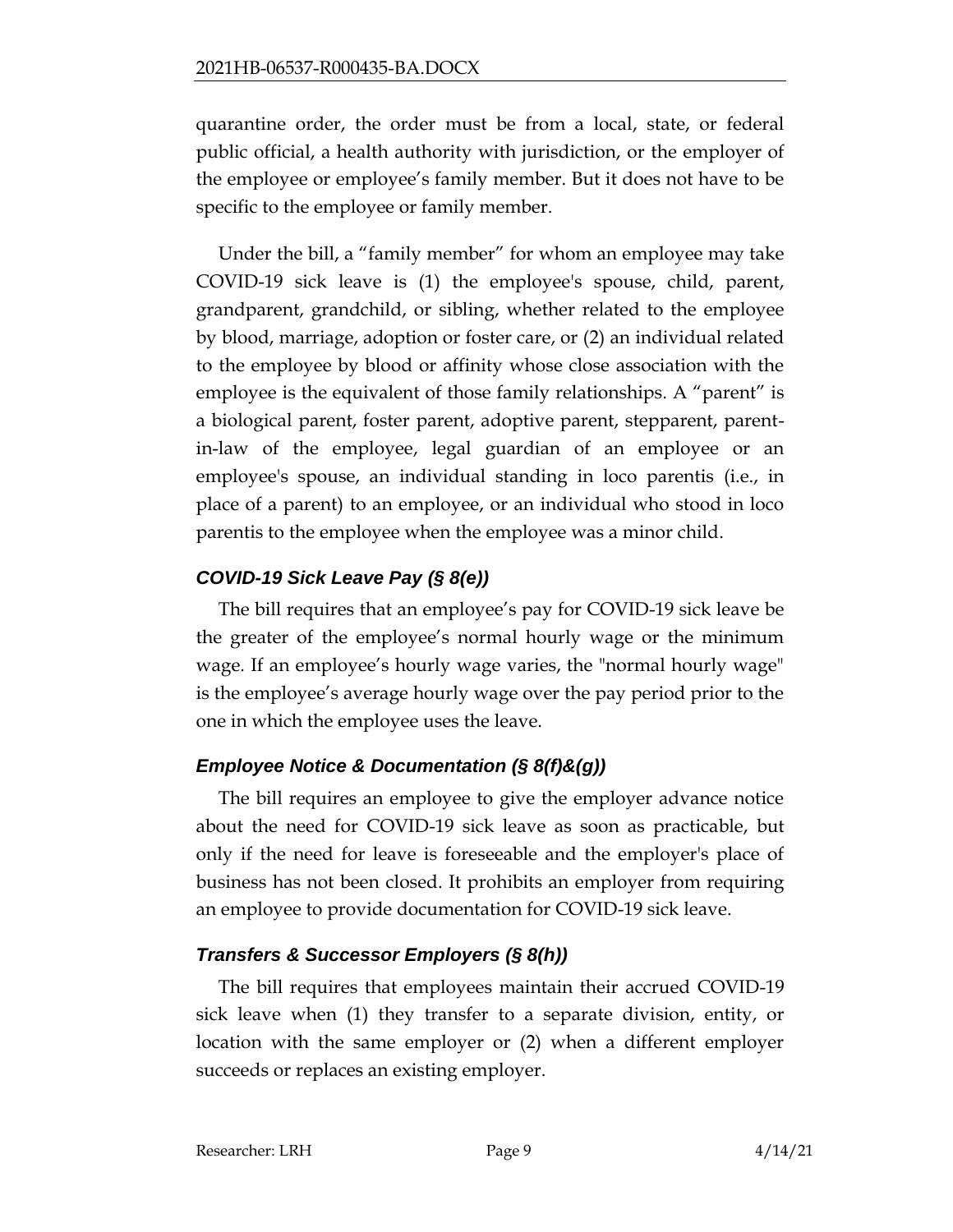### *Employee Replacements (§ 8(i))*

The bill prohibits employers from requiring that an employee search for or find a replacement worker to cover the hours during which the employee is using COVID-19 sick leave.

### *Other Benefits and Collective Bargaining Agreements (§ 9)*

The bill specifies that its COVID-19 sick leave provisions do not (1) discourage or prohibit an employer from adopting or retaining a more generous COVID-19 sick leave, paid sick leave, or other paid leave policy; (2) diminish any rights provided to an employee under a collective bargaining agreement; or (3) prohibit an employer from establishing a policy that allows employees to donate unused COVID-19 sick leave to other employees.

It also allows an employee to use the COVID-19 sick leave before using the paid sick leave provided by current law, as amended by the bill. And it prohibits an employer from requiring an employee to use other paid leave before using the COVID-19 leave.

### *Enforcement (§ 10)*

The bill makes it illegal for an employer or anyone else to interfere with, restrain, or deny someone using or trying to use the bill's COVID-19 sick leave rights. It prohibits employers from taking retaliatory personnel actions or discriminating against an employee because the employee (1) requests or uses COVID-19 sick leave or (2) files a complaint with the labor commissioner alleging the employer's violation. Under the bill, a "retaliatory personnel action" is a termination, suspension, constructive discharge, demotion, unfavorable reassignment, refusal to promote, reduction of hours, disciplinary action, or other adverse employment action taken by an employer against an employee.

*Complaints & Lawsuits.* The bill allows an employee aggrieved by a violation of the bill's COVID-19 sick leave provisions to file a complaint with the labor commissioner. Upon receiving the complaint, the commissioner may hold a hearing. If he finds the employer in violation by a preponderance of the evidence, the bill imposes the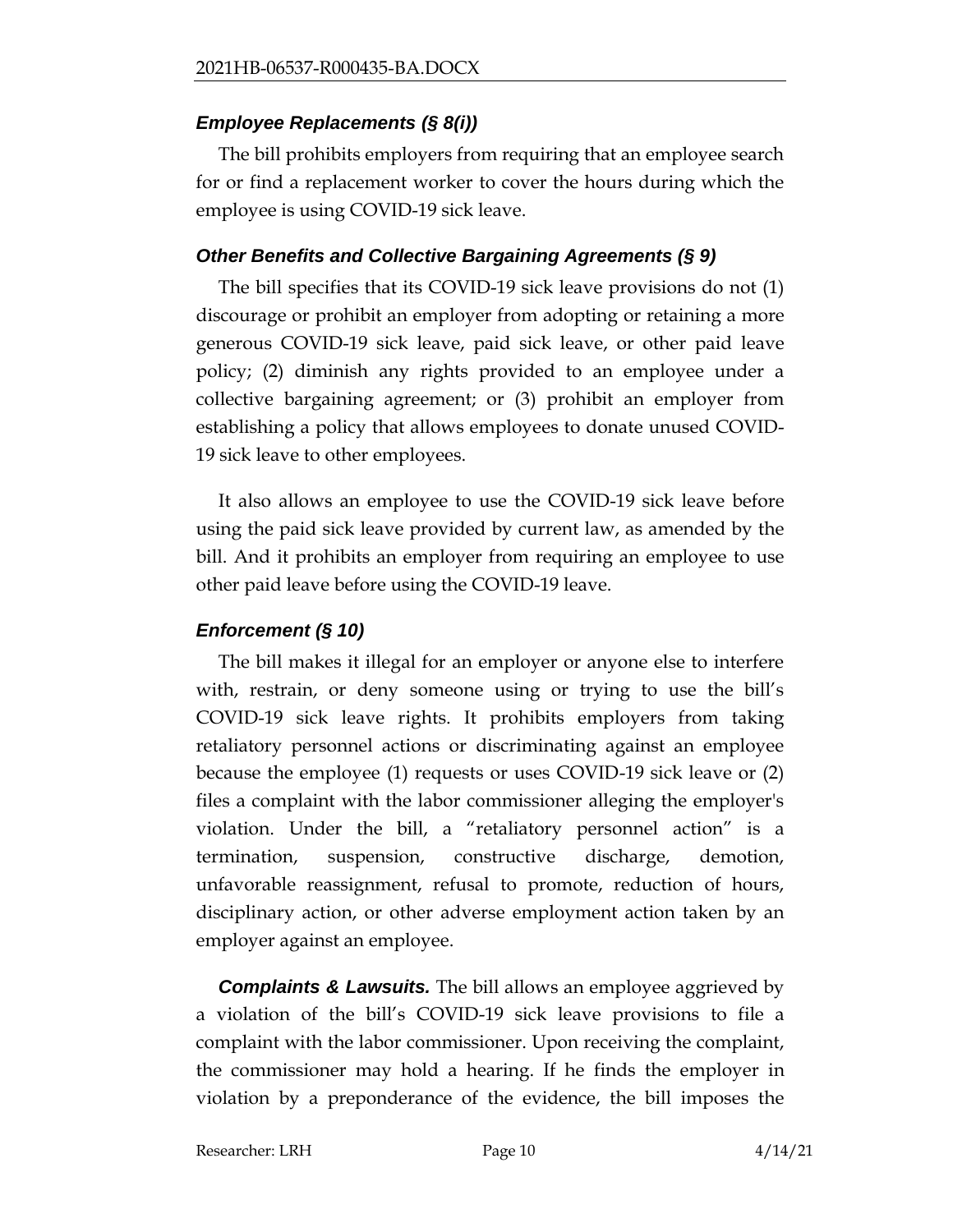same civil penalty allowed under the paid sick day law (up to \$500) and allows the commissioner to award the employee appropriate relief (e.g., pay for used sick leave, rehiring). A party aggrieved by the commissioner's decision may appeal to the Superior Court.

The bill requires the labor commissioner to advise an employee who files a complaint and is covered by a collective bargaining agreement that provides for COVID-19 sick leave about the employee's right to pursue a grievance with his or her collective bargaining agent.

The bill also allows anyone aggrieved by a violation of the bill's COVID-19 sick leave provisions, the labor commissioner, or the attorney general to bring a civil action in court without first filing an administrative complaint.

The bill requires the labor commissioner to administer these enforcement provisions within available appropriations.

### *Employer Notice & Records Requirements (§ 11)*

*Employer Notice.* The bill requires employers to provide written notice to each employee (1) about the entitlement to COVID-19 sick leave, the amount of leave provided, and the terms under which it can be used; (2) that retaliatory personnel actions are prohibited; and (3) about the right to file a complaint with the labor commissioner or file a civil action. They must provide this notice within 14 days after the bill takes effect or at the employee's time of hiring, whichever is later.

The bill also requires employers to display a poster that contains the same information in both English and Spanish. If the employer does not maintain a physical workplace, or an employee teleworks or performs work through a web-based or app-based platform, the notification must be sent via electronic communication or a conspicuous posting in the web-based or app-based platform. The bill requires the labor commissioner to provide the posters and model written notices to all employers.

Additionally, the bill requires employers to include in employee pay stubs the number of hours, if any, of COVID-19 sick leave received and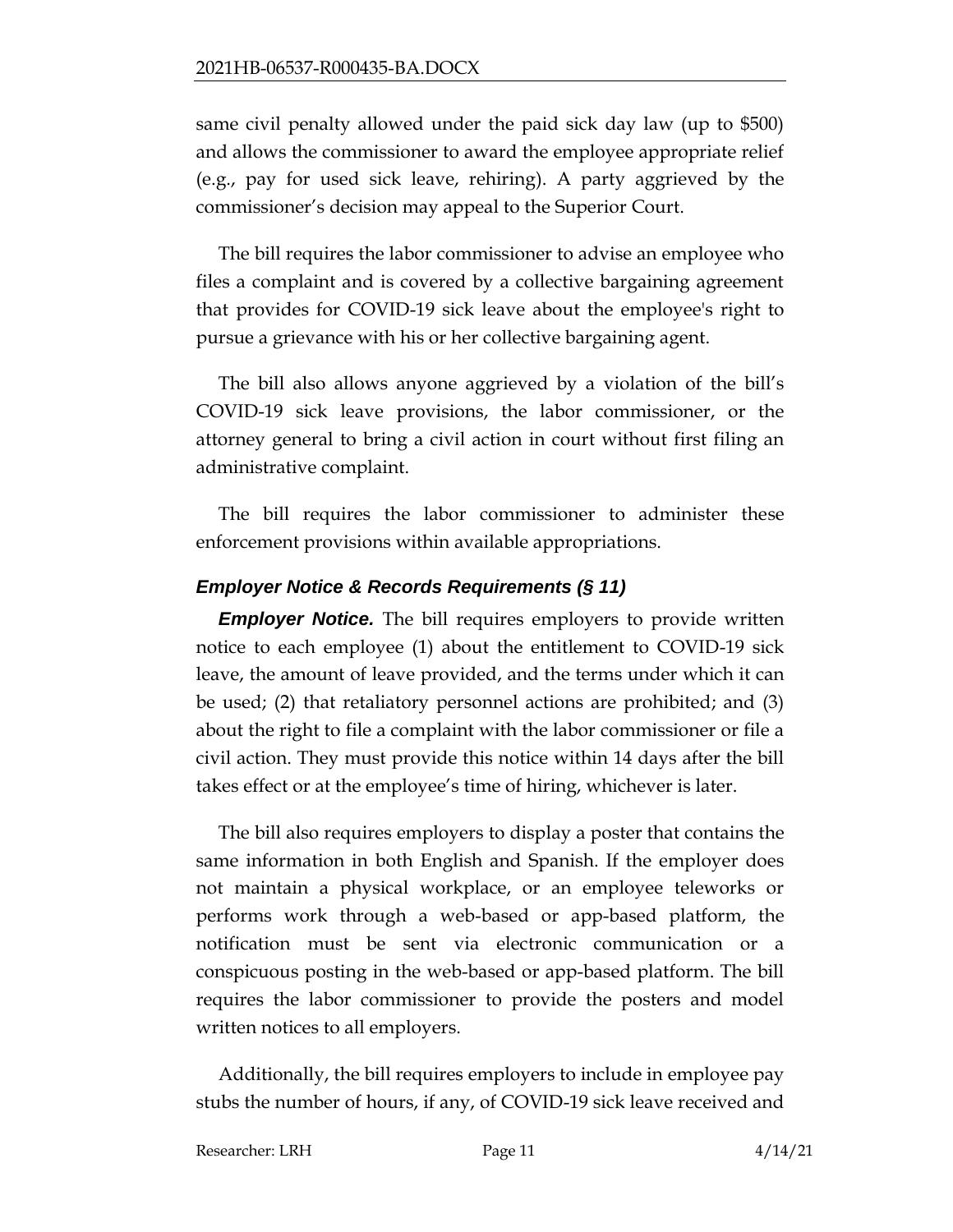used by each employee in the calendar year.

*Employer Records Requirements***.** The bill requires employers to retain records documenting the hours worked and COVID-19 sick leave taken by employees for three years. (The bill does not specify when this three-year period begins.) The employers must allow the labor commissioner to access them, with appropriate notice and at a mutually agreeable time, to monitor compliance. For issues about an employee's entitlement to COVID-19 sick leave, if the employer does not maintain or retain adequate records, or does not allow reasonable access to them, the bill requires that it be presumed that the employer violated these recordkeeping requirements unless there is clear and convincing evidence otherwise.

*DOL***.** The bill allows the labor commissioner to develop and implement a multilingual outreach program to inform employees, parents, and people under a health care provider's care about the availability of COVID-19 sick leave. The program may include notices and written materials in English and other languages.

It also requires the labor commissioner to promulgate appropriate guidelines or regulations to coordinate implementation and enforcement of the bill's COVID-19 sick leave provisions.

It requires the labor commissioner to administer these provisions on DOL's and the bill's employer notice and records requirements within available appropriations.

#### *Disclosure of Health Information (§ 12)*

Unless otherwise required by law, the bill prohibits an employer from requiring disclosure of the details of an employee's or an employee's family member's health information as a condition for providing COVID-19 sick leave. If an employer possesses this health information, it must be treated as confidential and not disclosed except to the employee or with the employee's permission.

# **BACKGROUND** *Related Bills*

Researcher: LRH Page 12 4/14/21